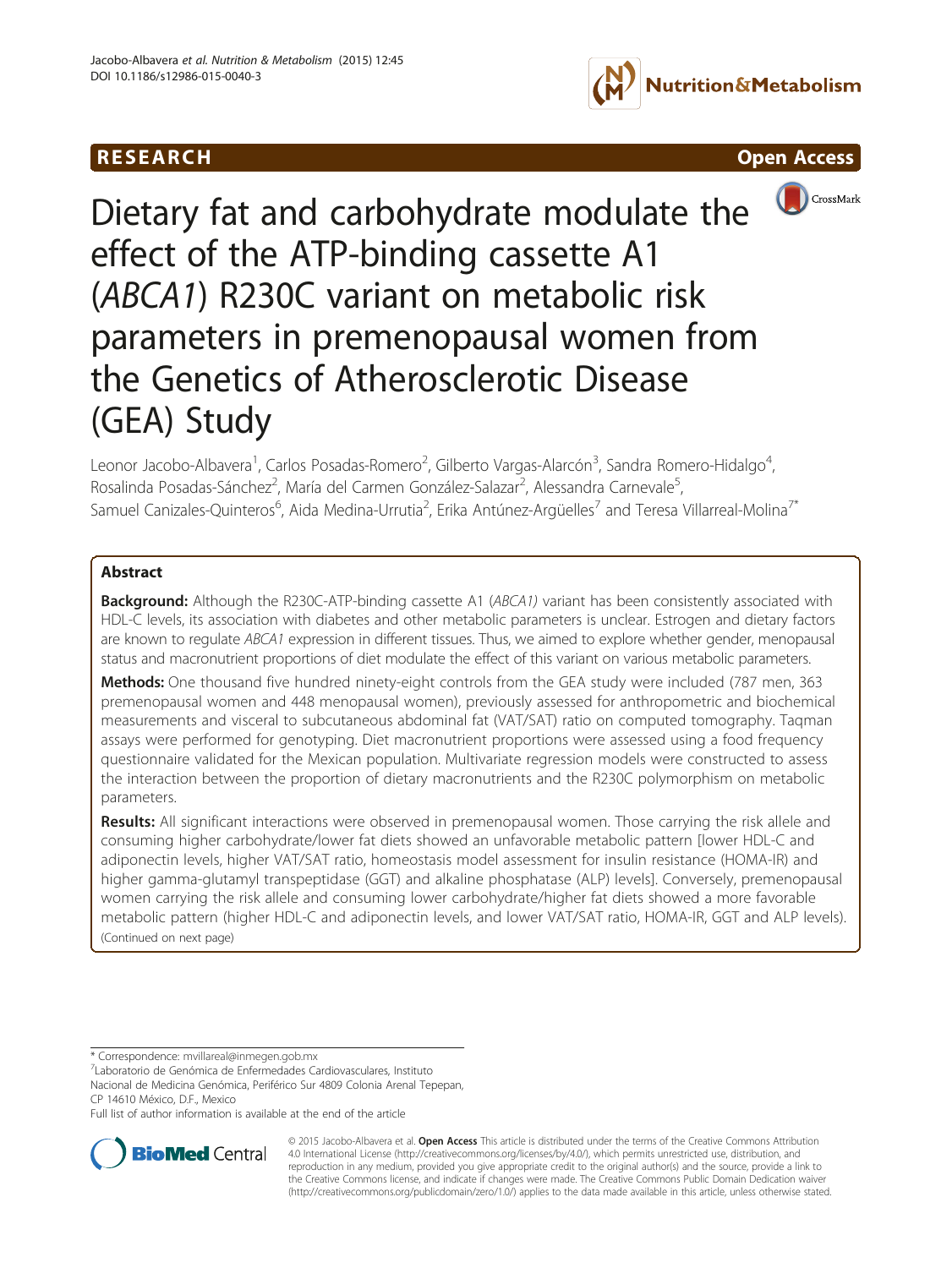#### (Continued from previous page)

Conclusion: This is the first study reporting a gender-specific interaction between ABCA1/R230C variant and dietary carbohydrate and fat percentages affecting VAT/SAT ratio, GGT, ALP, adiponectin levels and HOMA index. Our study confirmed the previously reported gender-specific ABCA1-diet interaction affecting HDL-C levels observed in an independent study. Our results show how gene-environment interactions may help further understand how certain gene variants confer metabolic risk, and may provide information useful to design diet intervention studies.

Keywords: ABCA1, R230C, Gene-diet interaction, Insulin resistance, Adiponectin, Visceral to subcutaneous abdominal fat ratio, GGT, HDL-C

# Background

The ATP-binding cassette A-1 protein (ABCA1) is essential for the transport of lipids across plasma membranes and cholesterol homeostasis, is known to have various functions in distinct tissues and plays an essential role in metabolism [[1\]](#page-8-0). ABCA1 is crucial for highdensity lipoprotein cholesterol (HDL-C) biogenesis in the liver and intestine [\[2](#page-8-0)–[4\]](#page-8-0) and is known to regulate insulin secretion in pancreatic β–cells through the modulation of insulin granule exocytosis [\[5, 6\]](#page-8-0). Moreover, hepatic ABCA1 was found to improve glucose tolerance by enhancing β-cell function through both HDL produc-tion and interaction with β–cell ABCA1 [[7\]](#page-8-0), while adipocyte-specific ABCA1 was found to prevent fat storage, and to play a role in adipocyte lipid metabolism, body weight and whole-body glucose homeostasis [[8, 9\]](#page-8-0).

The ABCA1 gene is located at 9q31.1, spans 149 kb, comprises 50 exons and is highly polymorphic. Observations from genetic association studies are in agreement with the role of ABCA1 in HDL-C formation, as several single nucleotide variants (SNVs) have been associated with HDL-C plasma levels in many studies, although their overall contribution to HDL-C levels is low [\[10](#page-8-0)–[15](#page-8-0)]. In comparison, few studies have reported associations of ABCA1 gene variants with other metabolic traits such as type 2 diabetes (T2D) [[16](#page-8-0)–[20\]](#page-9-0), body mass index (BMI) [[15](#page-8-0)], or body fat distribution in women [[21, 22\]](#page-9-0). Particularly in the case of T2D, associations with ABCA1 variants have been inconsistent [\[23](#page-9-0), [24\]](#page-9-0). Among the many possible explanations for these inconsistencies are the possibility of spurious associations due to population stratification, differences in study design, gender bias and dietary factors known to affect ABCA1 expression.

Gender-related metabolic differences are well known. ABCA1 is one of the 1249 sex-biased genes found in liver, expressed at significantly higher levels in females [[25\]](#page-9-0). Some of these gender-related metabolic differences, such as higher HDL-C levels in premenopausal women, can be explained by the effect of estrogen [\[26, 27](#page-9-0)]. Both in the murine model and in humans, estrogen has been found to increase ABCA1 expression in different tissues [[28, 29\]](#page-9-0). Moreover, certain dietary components have been found to regulate ABCA1 expression: different ABCA1 transcripts were upregulated by a high fat diet in mice [\[30](#page-9-0)]; high glucose, linoleic acid and omega-6 unsaturated fatty acid suppressed ABCA1 expression while saturated fatty palmitic acid increased ABCA1 expression in primary human monocyte-derived macrophages [[31\]](#page-9-0); unsaturated fatty acids decreased ABCA1 protein levels by promoting its degradation in HepG2 and human small intestine epithelial cells [\[32, 33\]](#page-9-0); ABCA1 hepatic levels were increased in mice fed a high fat diet, while mulberry leaf and fruit extract treatment counteracted this high fat-induced ABCA1 expression [[34\]](#page-9-0); and black soybean supplementation significantly increased hepatic ABCA1 mRNA levels in mice with diet-induced non-alcoholic fatty liver disease (NAFLD) [[35\]](#page-9-0). Although evidence of dietary factors affecting ABCA1 expression is abundant, there are relatively few studies reporting of ABCA1 genetic variants with dietary components. Significant interactions of ABCA1 gene variants with dietary macronutrients affecting plasma lipid levels have been reported in the Inuit population [\[36\]](#page-9-0), in healthy young Chinese individuals [\[37](#page-9-0)] and in Mexican premenopausal women [\[38](#page-9-0)], and two diet intervention studies reported significantly different responses in BMI, HDL-C and serum adiponectin levels in individuals bearing the ABCA1/R230C variant [\[39, 40](#page-9-0)].

The ABCA1/R230C variant (rs9282541) was found to be private to the Americas and strongly associated with low HDL-C in Mexican mestizos and Native American populations [[15](#page-8-0), [41](#page-9-0)]. This allele is of particular interest, because it is frequent in the Mexican mestizo population (10 %) and the sole presence of the C risk allele explains almost 4 % of plasma HDL-C concentration variation, which is higher than all HDL-C variation associated with a single nucleotide polymorphism identified through genome-wide association studies in European and Asian populations [\[42\]](#page-9-0). Although the ABCA1/R230C variant has been consistently associated with HDL-C levels, its association with diabetes and other metabolic parameters is unclear. Thus, we aimed to explore whether gender, menopausal status and dietary macronutrient composition modulate the effect of the ABCA1/R230C variant on plasma lipid levels and other cardiometabolic risk parameters.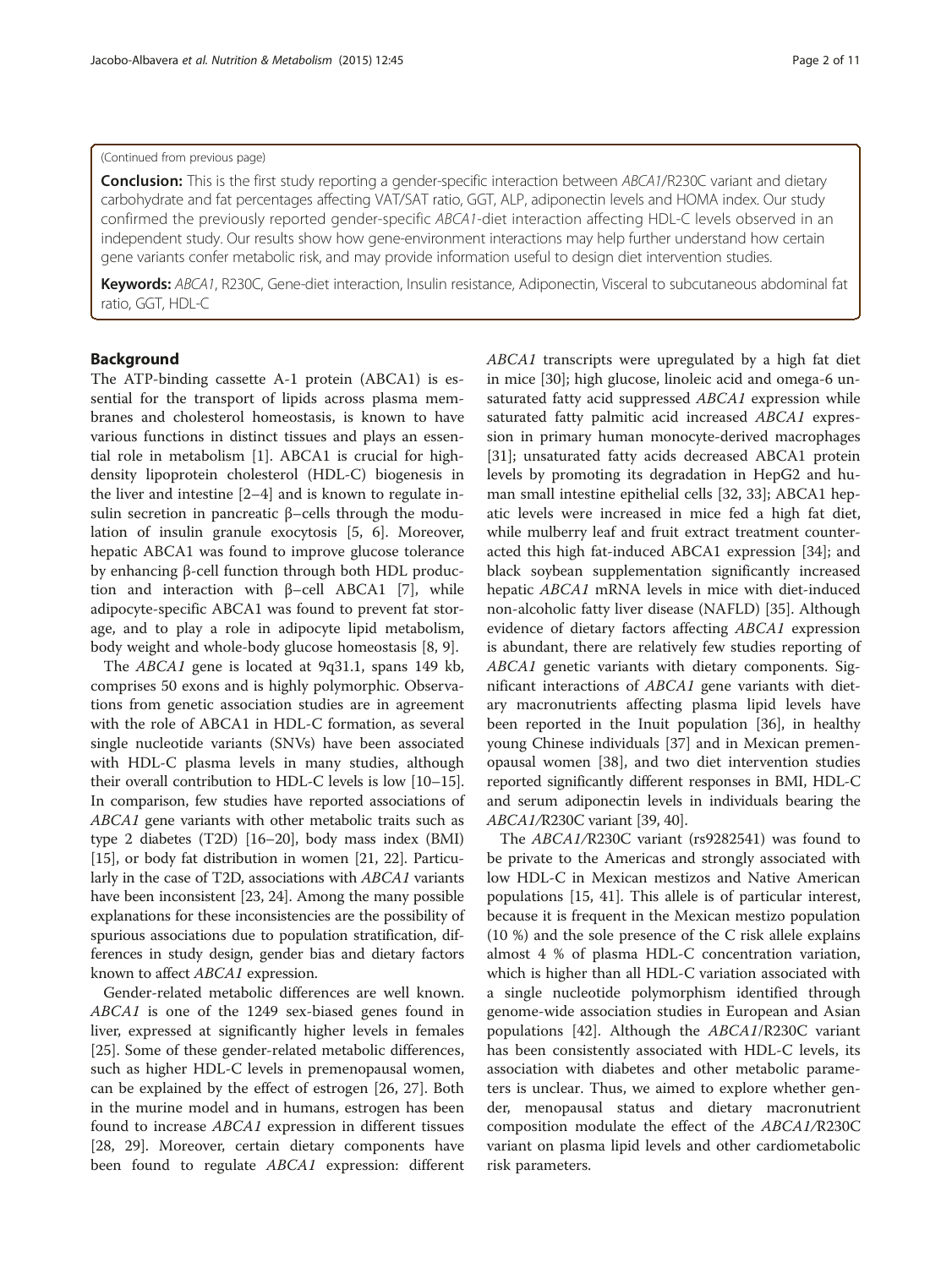# **Methods**

The study included a total of 1598 controls recruited from the GEA Study, which was designed to investigate genetic factors associated with premature coronary artery disease, subclinical atherosclerosis and other coronary risk factors in the Mexican population [\[21](#page-9-0)]. All participants provided written informed consent, and the study was approved by the Ethics Committee of the Instituto Nacional de Cardiología "Ignacio Chávez" (INCICH) and the Ethics Committee of the Instituto Nacional de Medicina Genómica (INMEGEN). All participants answered standardized and validated questionnaires to obtain information on family and medical history, menopausal status, alcohol and tobacco consumption, dietary habits and physical activity [[43](#page-9-0), [44](#page-9-0)]. Menopausal status was defined as absence of menses for more than 12 months on interrogation. Anthropometric and metabolic measurements included BMI, HDL-C, low density lipoprotein cholesterol (LDL-C), total cholesterol (TC), triglyceride (TG), aspartate transaminase (AST), alanine transaminase (ALT), alkaline phosphatase (ALP), gamma-glutamyl transpeptidase (GGT), adiponectin serum levels, homeostasis model for assessment of insulin resistance (HOMA-IR)], and visceral abdominal fat to subcutaneous abdominal fat (VAT/SAT) ratio on computed tomography scans were measured as previously described [\[21, 45](#page-9-0)].

# Dietary assessment

Dietary assessment was performed using a Food Frequency Questionnaire (FFQ) previously validated for the Mexican population by the Instituto Nacional de Salud Pública, using a 116-item semiquantitative FFQ designed to estimate the usual dietary intake over the previous 12-month period [[44\]](#page-9-0). Specifically, this questionnaire was designed to classify individuals by the relative intake of 20 nutrients from 82 foods of the Mexican diet. The FFQ collects specific information on the consumption of fats, carbohydrates, proteins and other nutrients. The validity and reproducibility of this questionnaire to assess dietary intake of a number of nutrients has been assessed previously in this population [\[44\]](#page-9-0). Energy intake, and the proportion of macronutrients consumed daily were estimated using the system evaluation of nutritional habits and food intake (SNUT) [\[46](#page-9-0)].

# Genetic analysis

Genomic DNA was extracted and purified from white blood cells using the salting-out procedure [[47\]](#page-9-0). The ABCA1/R230C variant (rs9282541) was genotyped using TaqMan assay number C\_11720861\_10, following the manufacturer's recommendations in an ABI Prism 7900HT sequence detection system (Applied Biosystems). Genotyping call exceeded 95 % and no discordant

genotypes were observed in 184 duplicate samples. Previously sequenced samples of all genotypes (RR, RC and CC) were used as positive controls.

# Statistical analyses

Statistical calculations and graphs were made using R [[48\]](#page-9-0). For all calculations, anthropometric and metabolic variables (except age, waist circumference and LDL-C) were log-transformed due to skewed distribution. Genotype frequencies did not deviate from Hardy-Weinberg equilibrium ( $P = 0.57$ ). Because of the reduced number of CC homozygous individuals, RC and CC genotypes were analyzed as a single group using a dominant model. Pearson's correlations were calculated to study the linear relationship between macronutrient proportions and anthropometric and metabolic variables, stratified by gender, menopausal status and ABCA1/R230C genotype. To address multiple testing for the correlation analysis, we calculated Bonferroni's correction using Simple Interactive Statistical Analyses Software [[49](#page-9-0)] assuming 12 measurements and an average pairwise correlation of 0.21; P-value below 0.007 was considered significant. All variables that showed no significant correlation with macronutrients for RR genotypes, but a significant correlation with at least one macronutrient for RC/CC genotypes, were tested for gene-diet interactions. Multivariate regression models were used to assess the interaction between the proportion of dietary components and the R230C variant on the dependent variables and to assess their predictive effect, adjusting for age, BMI and alcohol consumption as appropriate. The study power to detect interactions between the ABCA1/R230C variant and dietary fat percentage affecting HDL-C, HOMA-IR, VAT/SAT ratio, adiponectin, ALP and GGT levels in premenopausal women was calculated using QUANTO software version 1.2.4 [\[50\]](#page-9-0), assuming a dominant model with a minor allele (T) frequency of 0.11 and parameters estimated from the study population. Statistical power ranged between 60 % and 90 % for all variables except for HOMA-IR, which only reached 36 %.

### Results

Anthropometric and biochemical characteristics of the population stratified according to gender and menopausal status are shown in Additional file [1:](#page-8-0) Tables S1 and S2. All correlations between macronutrient percentages and metabolic parameters stratified by gender, menopausal status and ABCA1/R230C genotypes are depicted as a correlation matrix in Fig. [1](#page-3-0). Overall, correlations between macronutrient percentages and various metabolic parameters were of greater magnitude in women bearing RC and CC genotypes, particularly in premenopausal women. Interestingly, in the latter group, five metabolic parameters (HDL-C, HOMA-IR, VAT/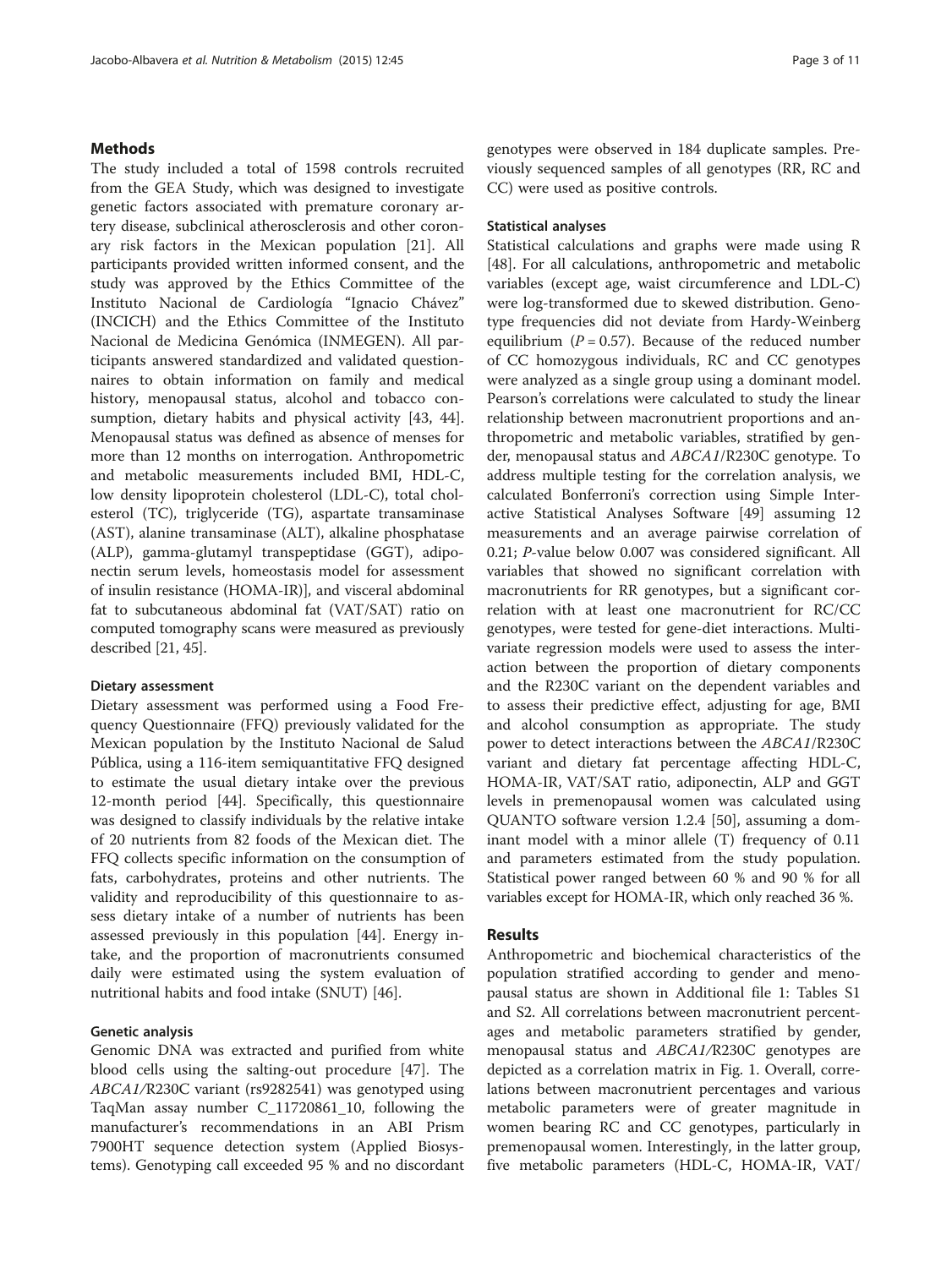<span id="page-3-0"></span>

SAT ratio, Adiponectin, and ALP) showed no significant correlation with macronutrients for RR genotypes, but significant correlations with at least one macronutrient for RC/CC genotypes after Bonferroni's correction (Additional file [1:](#page-8-0) Table S3). The correlation between dietary fat percentage and GGT levels in RC/CC premenopausal women showed borderline significance  $(P = 0.008)$ and was also tested for interactions. Median values for these six metabolic parameters according to ABCA1/ R230C genotypes in the entire study population and in premenopausal women are described in Additional file [1](#page-8-0): Table S4. Additional file [1:](#page-8-0) Tables S5 and S6 show median values for these metabolic parameters according to genotype and stratified by dietary carbohydrate and fat percentage tertiles.

HDL-C and adiponectin serum levels showed negative and significant correlations with dietary carbohydrate percentage and positive significant correlations with fat percentage in premenopausal women with RC and CC genotypes, but not in women with wild-type (RR) genotypes (Additional file [1](#page-8-0): Table S3). Both carbohydrate and fat ABCA1/R230C interactions affecting HDL-C and adiponectin serum levels showed statistical significance  $(P_{interaction} < 0.04)$  (Figs. [2a](#page-4-0) and [3a\)](#page-5-0).

Correlations between dietary macronutrients and HOMA-IR, VAT/SAT ratio, ALP and GGT showed similar patterns in premenopausal women. All these parameters showed positive and significant correlations with dietary carbohydrate percentage and negative significant correlations with fat percentage in premenopausal women with RC/CC genotypes, but not in women with wild-type (RR) genotypes. Interactions between ABCA1/R230C and dietary carbohydrate and fat affecting VAT/SAT ratio, ALP and GGT levels were statistically significant  $(P < 0.03)$  (Figs. [2c](#page-4-0), [3b](#page-5-0) and [3c\)](#page-5-0); these interactions showed a tendency to significance for HOMA-IR ( $P = 0.075$  and  $P = 0.058$ , respectively) (Fig. [2b](#page-4-0)). Interestingly, TG levels showed a positive and significant correlation with dietary carbohydrate percentage  $(P < 0.002)$ , and a negative significant correlation with dietary fat percentage  $(P < 0.001)$  in premenopausal women with RC/CC genotypes, however gene-diet interactions lacked statistical significance.

Dietary protein percentage correlated negatively with ALP levels in premenopausal women with RC/CC genotypes, with borderline significance  $(P = 0.008)$ . This interaction was statistically significant ( $P_{interaction} = 0.016$ ).

# **Discussion**

We present here evidence suggesting that dietary macronutrient proportions modulate the effect of the functional ABCA1/R230C gene variant on several metabolic parameters in premenopausal women. Although the total number of premenopausal women was small  $(n = 363)$ ,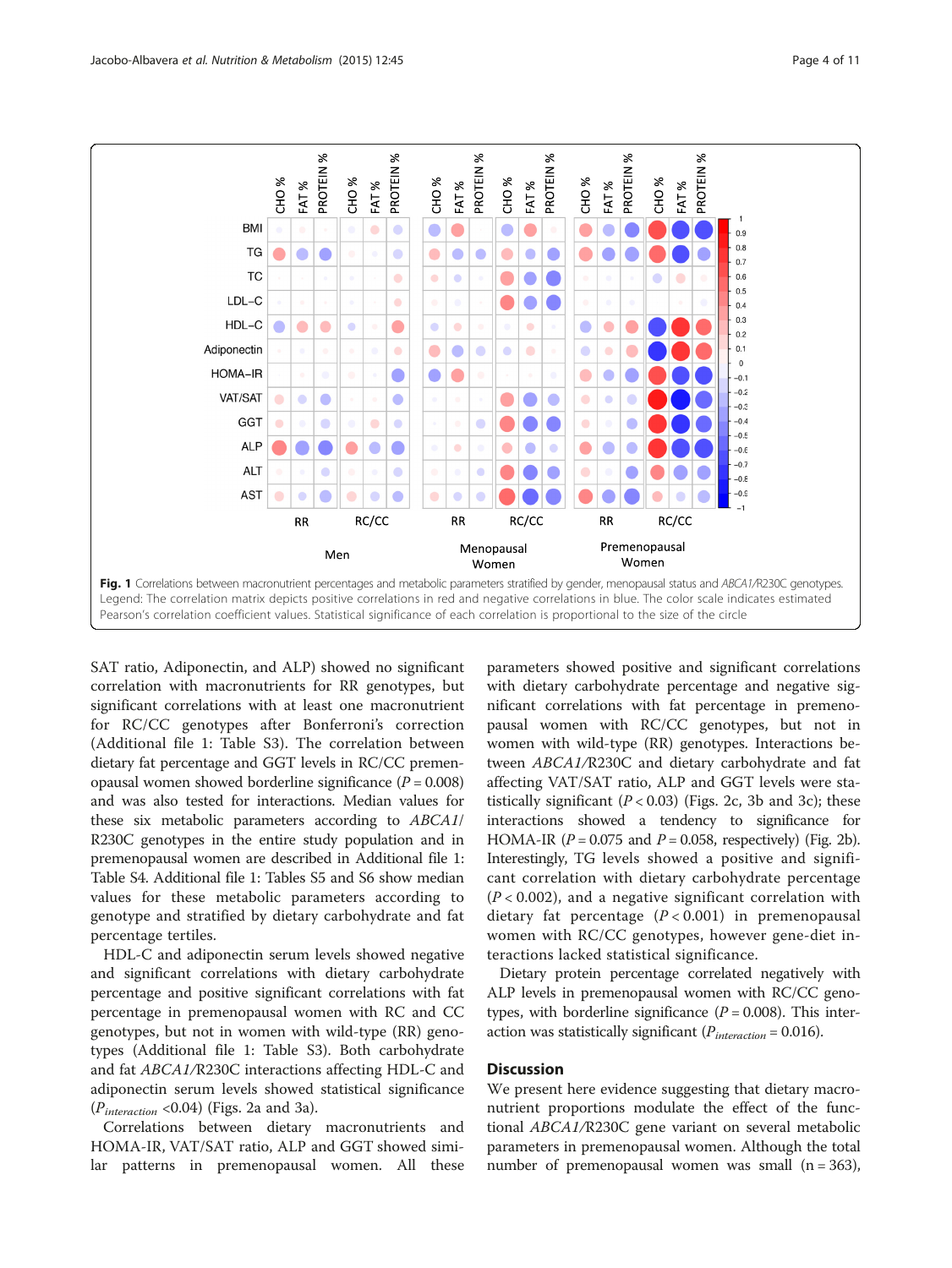<span id="page-4-0"></span>

Fig. 2 ABCA1/R230C-Dietary Macronutrient Interactions Affecting HDL-C Levels, HOMA-IR and VAT/SAT Ratio in Premenopausal Women. Legend: Predicted values for: a HDL-C serum levels, b HOMA-IR and c VAT/SAT ratio in premenopausal women according to the percentage of dietary carbohydrate and fat intake, stratified by ABCA1/R230C genotypes under a dominant model (RR = wildtype homozygotes and RC/CC = risk allele heterozygotes and homozygotes)

several gene-diet interactions became evident and significant only in this group. All interactions indicate a metabolically unfavorable pattern in premenopausal women carrying the risk allele consuming higher carbohydrate and lower fat diets (lower HDL-C and adiponectin levels, higher VAT/SAT ratio, HOMA-IR and higher GGT and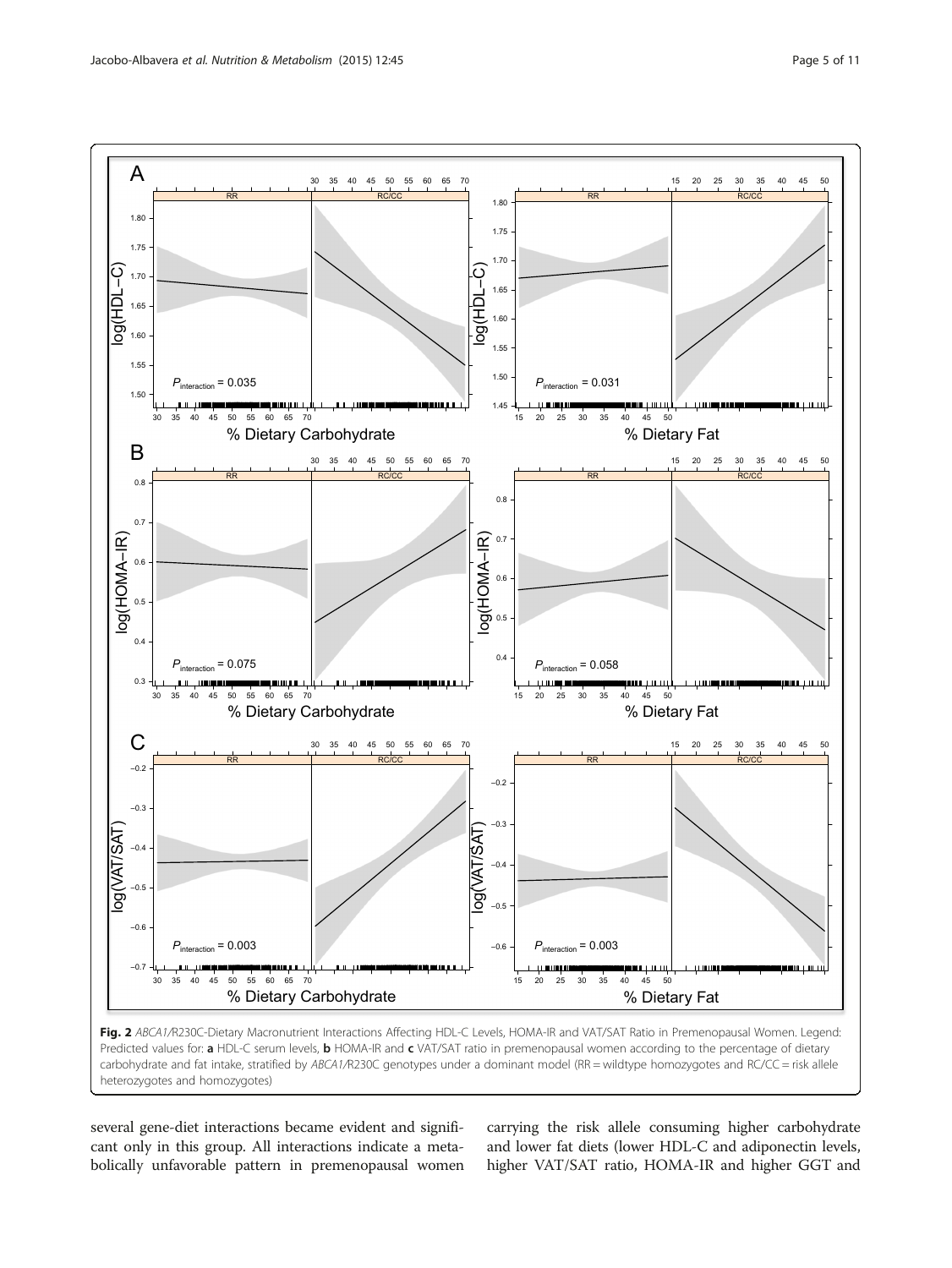<span id="page-5-0"></span>

Fig. 3 ABCA1/R230C-Dietary Macronutrient Interactions Affecting Adiponectin, ALP and GGT Levels in Premenopausal Women. Legend: Predicted values for: a serum adiponectin, b ALP and c GGT levels in premenopausal women according to the percentage of dietary carbohydrate and fat intake, stratified by ABCA1/R230C genotypes under a dominant model (RR = wildtype homozygotes and RC/CC = risk allele heterozygotes and homozygotes)

ALP levels); and a more favorable metabolic pattern in premenopausal women carrying the risk allele with higher fat and lower carbohydrate diets (higher HDL-C and adiponectin levels, and lower VAT/SAT ratio, HOMA-IR, GGT and ALP levels). Gender differences in carbohydrate and fat metabolism are well known [[51](#page-9-0), [52](#page-9-0)] and gender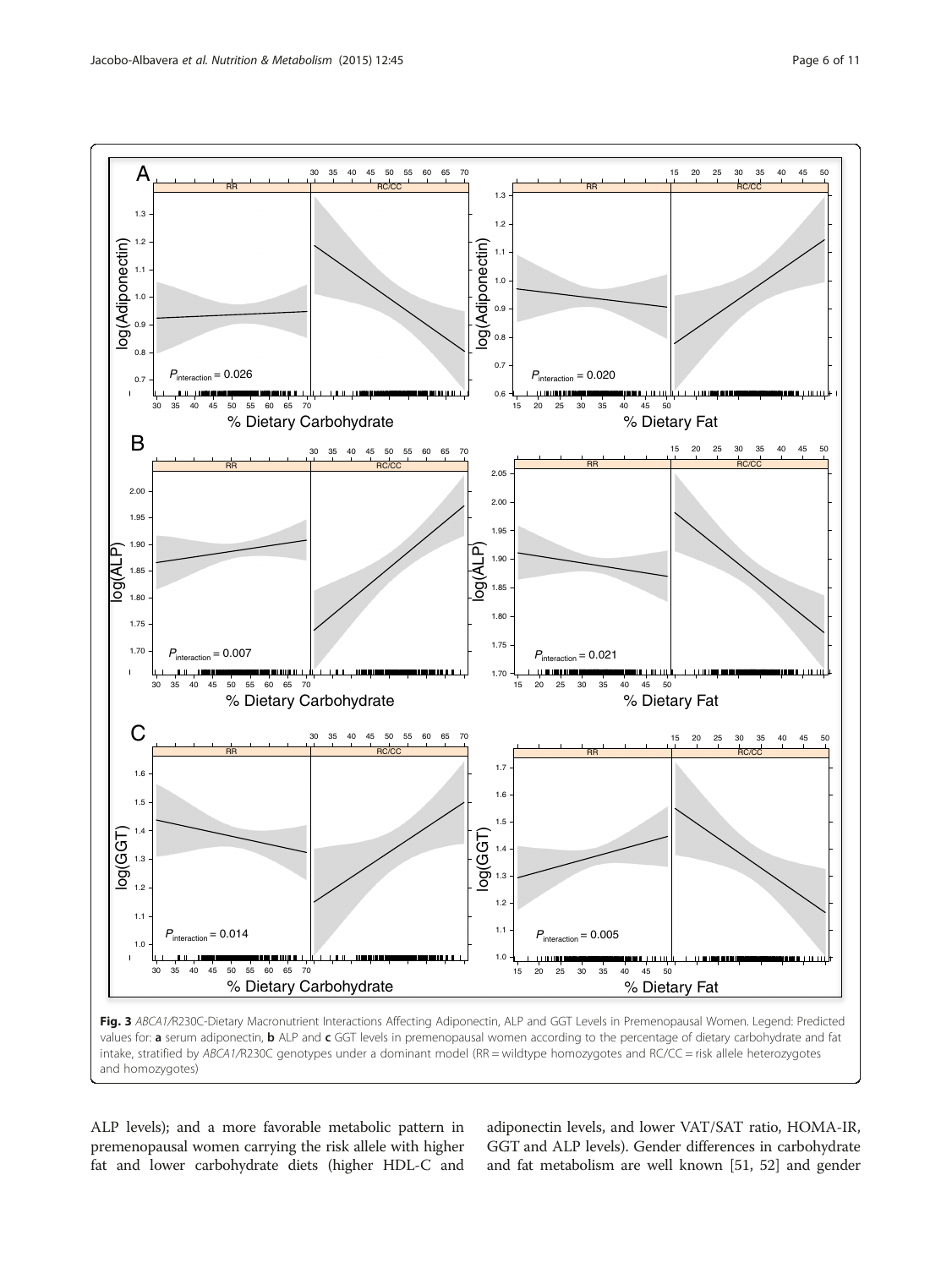differences in metabolic changes in response to diet have been previously published [\[53](#page-9-0)–[57](#page-9-0)], mostly evident in women of reproductive age. Although the molecular mechanisms for these differences are not fully understood, evidence both in humans and animal models has shown that the effects of estrogen on genes involved in lipid metabolism play an important role [[25](#page-9-0)–[29\]](#page-9-0). In the GEA control group, ABCA1/R230C was significantly associated with HDL-C levels [\[21](#page-9-0)], but not with any other metabolic variable. Apparently, the presence of other factors (estrogen levels, low dietary fat, and high dietary carbohydrate) is required for this variant to exert an effect on the other metabolic parameters.

#### ABCA1 and serum lipid levels

Many association studies support the role of ABCA1 gene variation in plasma lipid levels. The vast majority of these studies analyze the role of ABCA1 polymorphisms on plasma HDL-C levels [\[10](#page-8-0)–[15](#page-8-0)]. ABCA1-mediated cholesterol efflux being the first step in HDL-C particle formation likely explains the consistency of the associations of ABCA1 gene variation with HDL-C levels among different populations. The well-known inverse correlation between dietary carbohydrate intake and HDL-C levels [[58](#page-9-0), [59\]](#page-9-0) was also observed in control individuals from the GEA study regardless of gender or genotype. However, in agreement with the report of Romero-Hidalgo et al. in an independent Mexican population [[38](#page-9-0)], this inverse correlation was significantly higher in premenopausal women bearing the  $ABCA1/R230C$  allele ( $P_{interaction} = 0.04$ ). Also in agreement with this observation, hyperlipidemic R230C allele carriers showed a better HDL-C serum concentration response when fed a low-saturated fat diet supplemented with 25 g soy protein and 15 g soluble fiber, and this response was more evident in women [\[39\]](#page-9-0), although the total proportion of macronutrients of this diet was not indicated. Thus, three independent studies, two based on food frequency questionnaires and one diet intervention study, confirm a gender-specific ABCA1/R230C-diet interaction affecting HDL-C serum levels.

ABCA1 gene variants have failed to show significant associations with triglyceride levels in almost all genetic association studies analyzing serum lipid levels. To our knowledge, the R230C variant was significantly associated with lower TG and total cholesterol levels in Mayans and Pimas from the United States in only one study [\[41](#page-9-0)], and the authors suggested that other genetic or environmental factors may play a role on the effect of ABCA1 on these and other metabolic traits. Interestingly, in the present study although the positive correlation between dietary carbohydrate intake and TG in premenopausal women was higher for RC/CC genotypes  $(r = 0.366; P = 0.002)$  than for RR genotypes  $(r = 0.132;$  $P = 0.031$ ), and the inverse correlation between dietary fat percentage and TG levels was greater in premenopausal women with RC/CC genotypes  $(r = -0.384; P = 0.001)$  than in those with RR genotypes ( $r = -0.122$ ;  $P = 0.046$ ), these interactions lacked statistical significance. A larger study using food frequency questionnaires reported that high saturated fat intake was associated with higher triacylglycerol serum levels in Inuit individuals bearing the CC genotype of ABCA1/R219K (rs2230806), with no gender effect reported [\[36\]](#page-9-0). Because ABCA1/230C allele is less frequent than the ABCA1/219K allele, a greater sample size may be necessary to uncover a possible R230C-macronutrient interaction affecting TG levels.

# ABCA1, insulin resistance, VAT/SAT ratio and adiponectin levels

Although several lines of evidence both in human studies and animal models indicate that ABCA1 plays a role in insulin secretion and insulin resistance, the role of ABCA1 gene variation in T2D susceptibility and insulin resistance is not fully understood. T2D is not a feature of Tangier disease, which is caused by recessive loss of function ABCA1 mutations. However, while ABCA1 knockout mice do not develop T2D, pancreatic beta-cell specific ABCA1 knockout mice  $(Abca1^{-P/-P})$  showed a gene-dose dependent and age-related accumulation of cellular cholesterol in β-cells, marked reduction in insulin secretion in vivo and progressive impairment in glucose tolerance that was independent of islet develop-ment or β-cell mass [[5\]](#page-8-0), and disruption of insulin granule exocytosis [\[6](#page-8-0)]. Adipocyte specific knockout mice (Abca1<sup>-ad/-ad</sup>) also showed impaired glucose tolerance, lower insulin sensitivity and decreased insulin secretion [[9\]](#page-8-0).

There are few studies analyzing β-cell function and insulin sensitivity in human heterozygotes for loss-offunction ABCA1 mutations, with inconsistent results. In agreement with the mouse model, a small study showed that 15 individuals with loss-of function ABCA1 mutations showed decreased insulin secretion, mild hyperglycemia but no difference in insulin response to an oral glucose challenge measured by hyperglycemic clamp [[60\]](#page-9-0). Because none of these ABCA1 mutation carriers had diabetes, the authors suggested that carriership is a relatively mild islet susceptibility factor for diabetes by itself. In contrast, in a recent study including only young adults, 3 homozygotes and nine heterozygotes for ABCA1 mutations exhibited enhanced oral glucose tolerance and increased β-cell secretory capacity as compared to control subjects suggesting a gene dose effect, with no differences in insulin sensitivity [\[61](#page-10-0)]. To explain discrepancies with previous studies, the authors suggested that age and systemic cholesterol availability might influence the effect of *ABCA1* mutations on insulin secretion. The largest study of loss-of-function mutations included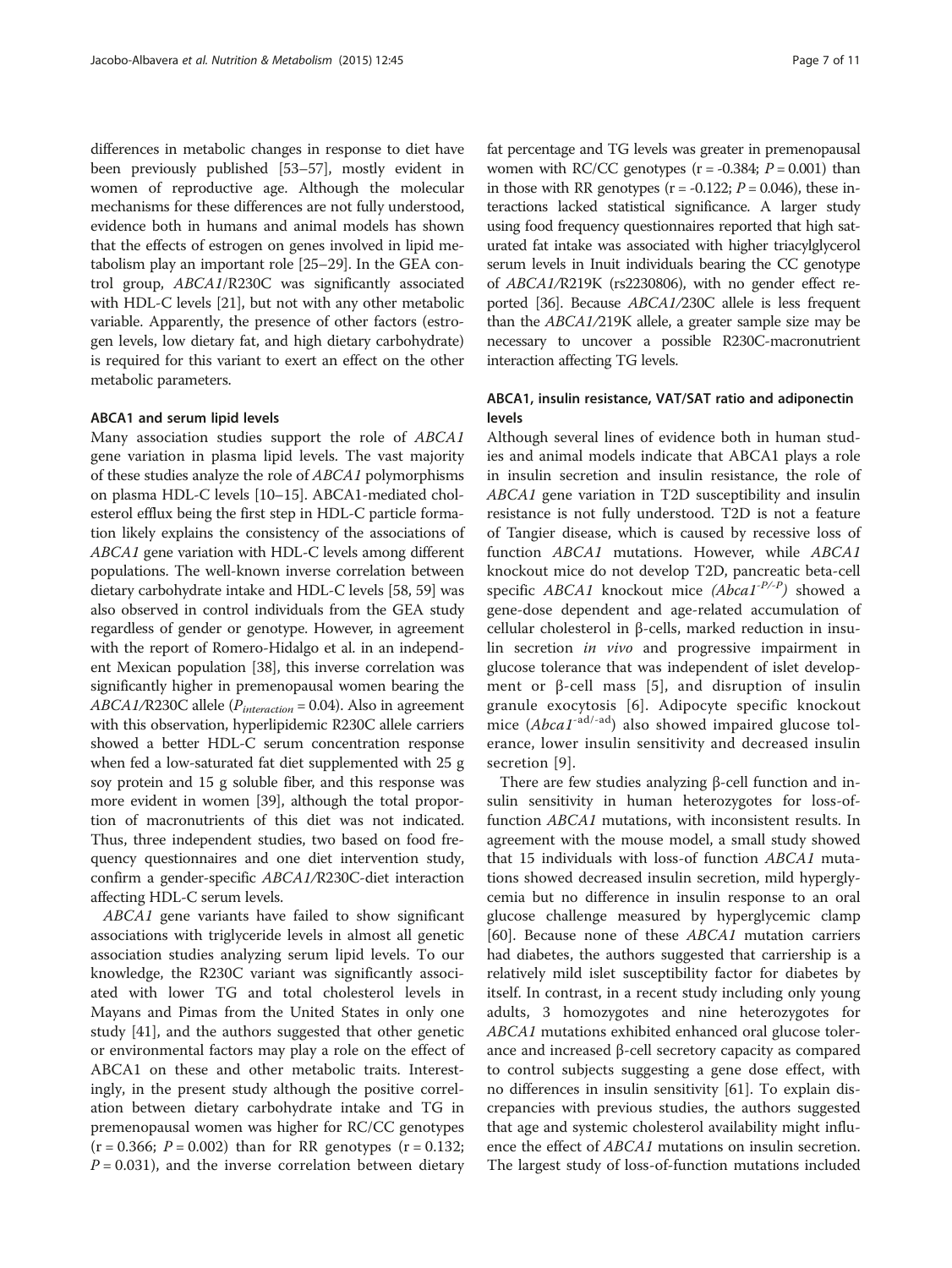94 ABCA1 heterozygotes from the Copenhagen City Heart Study and the Copenhagen General Population Study. The authors reported no association with increased risk of T2D in the general population, suggesting that ABCA1 dysfunction may impact β-cell function, but is not enough to cause diabetes [\[24](#page-9-0)].

It is noteworthy that ABCA1 has never been identified as a diabetes-associated gene in genome-wide association studies GWAS [[62](#page-10-0)–[64](#page-10-0)]. Associations of ABCA1 with T2D have only been observed in a small number of candidate gene case–control studies, in Japanese, Mexican and Turkish populations [\[16](#page-8-0)–[20](#page-9-0)]. The ABCA1/R230C variant was associated with early-onset T2D in two independent small cohorts of the Mexican population [[20](#page-9-0)], was only marginally associated with T2D in Pimas ( $P = 0.06$ ) [[41\]](#page-9-0), and was not associated T2D in a case–control study of the Colombian population [[23](#page-9-0)]. Possible explanations for these inconsistencies include differences in study design, gender bias, mean age, population stratification, genetic background, the effect of plasma lipids, and gene-environment interactions, which should be pointed out as possible confounding factors for ABCA1 association studies. In the present study, it was not possible to directly assess R230C-diet interactions affecting T2D susceptibility because of the low number of premenopausal women with T2D  $(n = 29)$ . However, interactions affecting T2D-associated metabolic risk parameters (HOMA-IR, VAT/SAT ratio and adiponectin levels) showed the same unfavorable pattern in premenopausal women bearing R230C genotypes with high dietary carbohydrate intake (Figs. [2b](#page-4-0), [2c](#page-4-0) and [3a](#page-5-0)). To our knowledge, no single ABCA1 polymorphism has been associated with HOMA-IR or other measures of insulin resistance. The complexity of the process of insulin sensitivity suggests that ABCA1 function is probably only one of many factors affecting glucose uptake by peripheral cells. Although the ABCA1/ R230C diet interactions affecting HOMA-IR observed here had marginal significance  $(P_{interaction} = 0.058$  and 0.075 for dietary fat and carbohydrate intake respectively), our data suggest that gender and diet are factors that added to ABCA1 function participate in the complex process of insulin resistance, and deserve further study.

Circulating adiponectin levels are highly heritable [[65](#page-10-0)] and are inversely associated with insulin resistance and T2D [[66](#page-10-0), [67\]](#page-10-0). Although the regulation of serum adiponectin levels is complex, experimental evidence suggests there is a link between ABCA1 and adiponectin. Adiponectin has been found to upregulate ABCA1 expression in macrophages [\[68](#page-10-0), [69\]](#page-10-0) and to play a role in ABCA1 regulation in hepatocytes [\[70\]](#page-10-0), while the adipocytes of  $Abca1<sup>(ad-/ad-)</sup>$  mice were found to have decreased adiponectin expression [[9](#page-8-0)]. Moreover, although ABCA1 has not been found to be associated with this trait in GWAS

or candidate gene association studies, a dietary intervention study including nopal, chia seed, soy protein and oat reported that individuals with metabolic syndrome bearing the ABCA1/R230C variant responded with a greater decrease in body weight and a sharper increase in serum adiponectin concentrations [[40\]](#page-9-0). Thus, the significant interactions between the ABCA1/R230C variant and dietary fat/carbohydrate percentages observed in premenopausal women from the GEA study support this link between ABCA1 and serum adiponectin levels. Similarly, increased VAT/SAT ratio is associated with increased metabolic risk and T2D [\[71](#page-10-0)], and although ABCA1 has not been associated with VAT/SAT ratio, it was recently identified as a novel locus associated with body fat distribution with a stronger effect in women [[22\]](#page-9-0), and BMI was found to be positively associated with VAT/SAT ratio in premenopausal women from the GEA study bearing the ABCA1/R230C [[21](#page-9-0)] .

#### ABCA1 and liver enzymes

ABCA1 has not been previously associated with nonalcoholic fatty liver disease, AST or ALT levels, and no gene-diet interactions affecting transaminases were observed in the present study. Interestingly, very significant interactions were observed affecting GGT and ALP serum levels, showing the same unfavorable pattern in premenopausal women bearing the R230C variant with higher dietary carbohydrate and lower dietary fat percentages. In clinical practice, serum GGT has been confirmed to be involved in cardiovascular disease mechanisms, and several studies have reported an independent association of higher GGT levels with metabolic syndrome, carotid atherosclerosis and cardiovascular disease [[72](#page-10-0)–[75\]](#page-10-0). On the other hand, increased GGT and ALP levels are also indicators of liver or biliary tract diseases. ABCA1 is expressed in gallbladder and plays a role in cholesterol concentrations in bile [\[76, 77\]](#page-10-0), and thus higher ALP and GGT levels observed in premenopausal women bearing ABCA1/R230C and consuming high carbohydrates might be related to a higher risk of cholestasis or cholelithiasis. Once again, although ABCA1 has not been reported as a gene associated with cholelithiasis [[78\]](#page-10-0), it might be involved in the pathogenesis of the disease in premenopausal women with certain dietary patterns. Future clinical studies are necessary to prove whether the interactions here observed are in fact related to gallbladder disease.

# Study limitations

Because this is a cross-sectional design, we cannot infer causality from the results. The sample size is relatively small to identify gene-diet interactions, and statistical power is low, particularly to identify interactions affecting HOMA-IR. Further studies are needed to confirm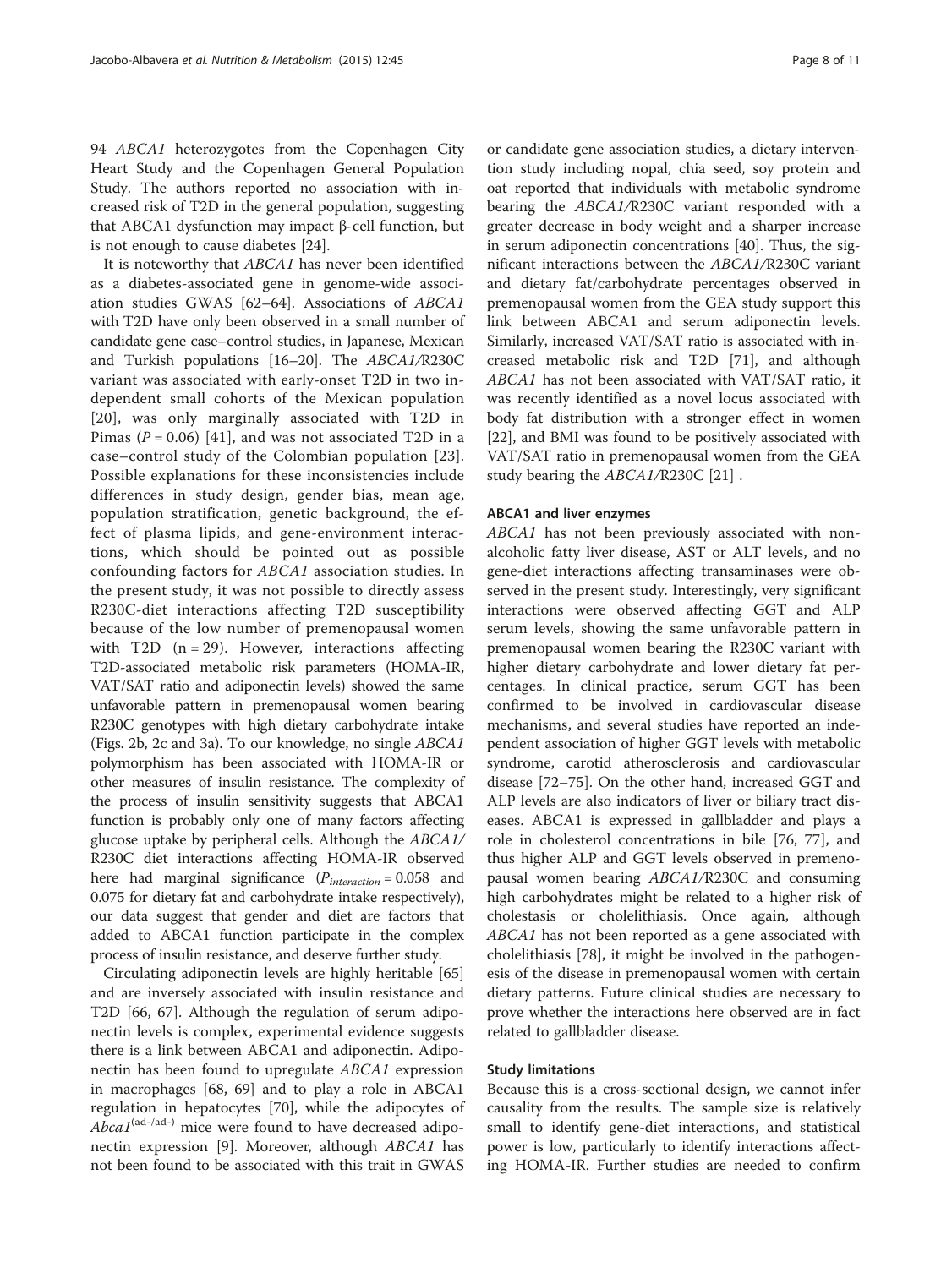<span id="page-8-0"></span>these interactions. One of the main limitations is that carbohydrate and fat percentage were estimated from a validated food frequency questionnaire (FFQ). Dietary intake is difficult to measure, and although doubts of the accuracy of FFQs have been raised, they are still widely used as the primary dietary assessment tool in epidemiological studies [[79\]](#page-10-0). The interactions found based on our FFQ that has been previously validated in the Mexican population can be used to design more controlled and accurate dietary intervention studies. Finally, menopausal status was determined by interrogation, and estrogen levels were not measured.

### Conclusion

To our knowledge, this is the first study reporting a gender-specific interaction between ABCA1/R230C variant and dietary carbohydrate and fat percentages affecting VAT/SAT ratio, GGT, ALP and adiponectin levels and HOMA index. Our study also replicated previously reported ABCA1-diet interaction affecting HDL-C levels in Mexican premenopausal women observed in an independent study. Our results show how gene-environment interactions may help further understand how certain gene variants confer metabolic risk, and may provide information useful to design diet intervention studies.

# Additional file

[Additional file 1:](dx.doi.org/10.1186/s12986-015-0040-3) Table S1. Demographic characteristics of the population. Table S2. Comparison of biochemical parameters stratified by gender and menopausal status. Table 3. Correlation between metabolic parameters and dietary macronutrients according to ABCA1/ R230C genotypes in premenopausal women. Table S4. Comparison of biochemical parameters stratified by ABCA1/R230C genotypes in the study population and premenopausal women. Table 5. Comparison of biochemical parameters stratified by ABCA1/R230C genotypes and carbohydrate percentage tertiles in premenopausal women. Table 6. Comparison of biochemical parameters stratified by ABCA1/R230C genotypes and fat percentage tertiles in premenopausal women. (DOCX 162 kb)

#### Competing interests

The authors declare there are no competing interests.

#### Authors' contributions

CPR, GVA and TVM conceived and designed the study. LJA, RPS, MCGS, AMU and EAA acquired data. LJA, SRH, MCGS and TVM analyzed and interpreted the data. CPR, GVA, SRH, RPS, AC and SCQ critically reviewed the manuscript for important intellectual content. LJA and TVM wrote the manuscript. All authors approved the final version of the manuscript.

#### Acknowledgements

This research was supported by grant number 2009-01-112547 from the Consejo Nacional de Ciencia y Tecnología (CONACyT, [http://www.conacyt.mx\)](http://www.conacyt.mx). EAA is in the PhD program from Ciencias Biomédicas at Universidad Nacional Autónoma de México (UNAM), and is recipient of the CONACyT scholarship number 221098.

#### Author details

1 Laboratorio de Genómica de Enfermedades Cardiovasculares, Instituto Nacional de Medicina Genómica, Mexico City, Mexico. <sup>2</sup>Departamento de Endocrinología, Instituto Nacional de Cardiología "Ignacio Chávez", Mexico City, Mexico.<sup>3</sup> Departamento de Biología Molecular, Instituto Nacional de Cardiología "Ignacio Chávez", Mexico City, Mexico. <sup>4</sup>Departamento de Genómica Computacional, Instituto Nacional de Medicina Genómica, Mexico City, Mexico. <sup>5</sup> Laboratorio de Enfermedades Mendelianas, Instituto Nacional de Medicina Genómica, Mexico City, Mexico. <sup>6</sup>Unidad de Genómica de Poblaciones Aplicada a la Salud, Facultad de Química UNAM-INMEGEN, Mexico City, Mexico. <sup>7</sup> Laboratorio de Genómica de Enfermedades Cardiovasculares, Instituto Nacional de Medicina Genómica, Periférico Sur 4809 Colonia Arenal Tepepan, CP 14610 México, D.F., Mexico.

### Received: 31 July 2015 Accepted: 9 November 2015 Published online: 16 November 2015

#### References

- 1. Oram JF, Heinecke JW. ATP-binding cassette transporter A1: a cell cholesterol exporter that protects against cardiovascular disease. Physiol Rev. 2005;85:1343–72.
- 2. Brunham LR, Kruit JK, Iqbal J, Fievet C, Timmins JM, Pape TD, et al. Intestinal ABCA1 directly contributes to HDL biogenesis in vivo. J Clin Invest. 2006; 116:1052–62.
- 3. Iqbal J, Parks JS, Hussain MM. Lipid absorption defects in intestine-specific microsomal triglyceride transfer protein and ATP-binding cassette transporter A1-deficient mice. J Biol Chem. 2013;288:30432–44.
- 4. Yamaguchi S, Zhang B, Tomonaga T, Seino U, Kanagawa A, Segawa M, et al. Selective evaluation of high density lipoprotein from mouse small intestine by an in situ perfusion technique. J Lipid Res. 2014;55:905–18.
- 5. Brunham LR, Kruit JK, Pape TD, Timmins JM, Reuwer AQ, Vasanji Z, et al. Beta-cell ABCA1 influences insulin secretion, glucose homeostasis and response to thiazolidinedione treatment. Nat Med. 2007;13:340–47.
- 6. Kruit JK, Wijesekara N, Fox JE, Dai XQ, Brunham LR, Searle GJ, et al. Islet cholesterol accumulation due to loss of ABCA1 leads to impaired exocytosis of insulin granules. Diabetes. 2011;60:3186–96.
- 7. de Haan W, Karasinska JM, Ruddle P, Hayden MR. Hepatic ABCA1 expression improves beta-cell function and glucose tolerance. Diabetes. 2014;63:4076–82.
- 8. Van Eck M. ATP-binding cassette transporter A1: key player in cardiovascular and metabolic disease at local and systemic level. Curr Opin Lipidol. 2014;25:297–303.
- 9. de Haan W, Bhattacharjee A, Ruddle P, Kang MH, Hayden MR. ABCA1 in adipocytes regulates adipose tissue lipid content, glucose tolerance and insulin sensitivity. J Lipid Res. 2014;55:516–23.
- 10. Clee SM, Zwinderman AH, Engert JC, Zwarts KY, Molhuizen HO, Roomp K, et al. Common genetic variation in ABCA1 is associated with altered lipoprotein levels and a modified risk for coronary artery disease. Circulation. 2001;103:1198–205.
- 11. Lutucuta S, Ballantyne CM, Elghannam H, Gotto Jr AM, Marian AJ. Novel polymorphisms in promoter region of atp binding cassette transporter gene and plasma lipids, severity, progression, and regression of coronary atherosclerosis and response to therapy. Circ Res. 2001;88:969–73.
- 12. Peloso GM, Demissie S, Collins D, Mirel DB, Gabriel SB, Cupples LA, et al. Common genetic variation in multiple metabolic pathways influences susceptibility to low HDL-cholesterol and coronary heart disease. J Lipid Res. 2010;51:3524–32.
- 13. Kim YJ, Go MJ, Hu C, Hong CB, Kim YK, Lee JY, et al. Large-scale genomewide association studies in East Asians identify new genetic loci influencing metabolic traits. Nat Genet. 2011;43:990–95.
- 14. Lettre G, Palmer CD, Young T, Ejebe KG, Allayee H, Benjamin EJ, et al. Genome-wide association study of coronary heart disease and its risk factors in 8,090 African Americans: the NHLBI CARe Project. PLoS Genet. 2011;7:e1001300.
- 15. Villarreal-Molina MT, Aguilar-Salinas CA, Rodriguez-Cruz M, Riano D, Villalobos-Comparan M, Coral-Vazquez R, et al. The ATP-binding cassette transporter A1 R230C variant affects HDL cholesterol levels and BMI in the Mexican population: association with obesity and obesity-related comorbidities. Diabetes. 2007;56:1881–7.
- 16. Daimon M, Kido T, Baba M, Oizumi T, Jimbu Y, Kameda W, et al. Association of the ABCA1 gene polymorphisms with type 2 DM in a Japanese population. Biochem Biophys Res Commun. 2005;329:205–10.
- 17. Yamada Y, Matsuo H, Segawa T, Watanabe S, Kato K, Kameyama T, et al. Assessment of genetic factors for type 2 diabetes mellitus. Int J Mol Med. 2006;18:299–308.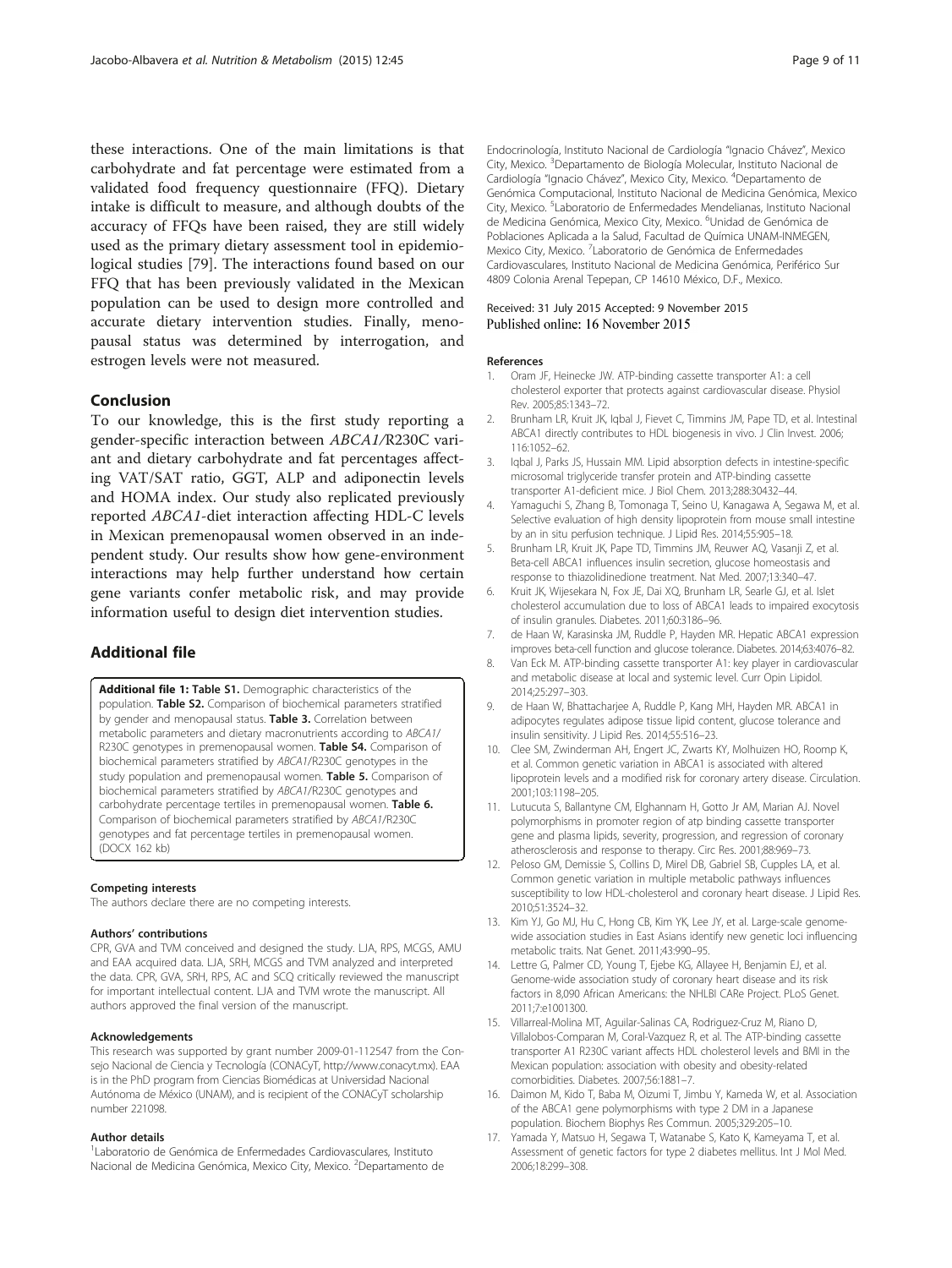- <span id="page-9-0"></span>18. Ergen HA, Zeybek U, Gok O, Karaali ZE. Investigation of ABCA1 C69T polymorphism in patients with type 2 diabetes mellitus. Biochem Medica. 2012;22:114–20.
- 19. Alharbi KK, Khan IA, Al-Daghri NM, Munshi A, Sharma V, Mohammed AK, et al. ABCA1 C69T gene polymorphism and risk of type 2 diabetes mellitus in a Saudi population. J Biosciences. 2013;38:893–7.
- 20. Villarreal-Molina MT, Flores-Dorantes MT, Arellano-Campos O, Villalobos-Comparan M, Rodriguez-Cruz M, Miliar-Garcia A, et al. Association of the ATP-binding cassette transporter A1 R230C variant with early-onset type 2 diabetes in a Mexican population. Diabetes. 2008;57:509–13.
- 21. Villarreal-Molina T, Posadas-Romero C, Romero-Hidalgo S, Antunez-Arguelles E, Bautista-Grande A, Vargas-Alarcon G, et al. The ABCA1 gene R230C variant is associated with decreased risk of premature coronary artery disease: the genetics of atherosclerotic disease (GEA) study. PLoS One. 2012;7:e49285.
- 22. Shungin D, Winkler TW, Croteau-Chonka DC, Ferreira T, Locke AE, Magi R, et al. New genetic loci link adipose and insulin biology to body fat distribution. Nature. 2015;518:187–96.
- 23. Campbell DD, Parra MV, Duque C, Gallego N, Franco L, Tandon A, et al. Amerind ancestry, socioeconomic status and the genetics of type 2 diabetes in a Colombian population. PLoS One. 2012;7:e33570.
- 24. Schou J, Tybjaerg-Hansen A, Moller HJ, Nordestgaard BG, Frikke-Schmidt R. ABC transporter genes and risk of type 2 diabetes: a study of 40,000 individuals from the general population. Diabetes Care. 2012;35:2600–6.
- 25. Zhang Y, Klein K, Sugathan A, Nassery N, Dombkowski A, Zanger UM, et al. Transcriptional profiling of human liver identifies sex-biased genes associated with polygenic dyslipidemia and coronary artery disease. PLoS One. 2011;6:e23506.
- 26. Almeida S, Hutz MH. Estrogen receptor 1 gene polymorphisms in premenopausal women: interaction between genotype and smoking on lipid levels. Braz J Med Biol Res. 2008;41:872–6.
- 27. Woodard GA, Brooks MM, Barinas-Mitchell E, Mackey RH, Matthews KA, Sutton-Tyrrell K. Lipids, menopause, and early atherosclerosis in Study of Women's Health Across the Nation Heart women. Menopause. 2011;18:376–84.
- 28. Darabi M, Rabbani M, Ani M, Zarean E, Panjehpour M, Movahedian A. Increased leukocyte ABCA1 gene expression in post-menopausal women on hormone replacement therapy. Gynecol Endocrinol. 2011;27:701–5.
- 29. Ietta F, Bechi N, Romagnoli R, Bhattacharjee J, Realacci M, Di Vito M, et al. 17{beta}-Estradiol modulates the macrophage migration inhibitory factor secretory pathway by regulating ABCA1 expression in human first-trimester placenta. Am J Physiol Endocrinol Metab. 2010;298:E411–8.
- 30. Singaraja RR, James ER, Crim J, Visscher H, Chatterjee A, Hayden MR. Alternate transcripts expressed in response to diet reflect tissue-specific regulation of ABCA1. J Lipid Res. 2005;46:2061–71.
- 31. Mauerer R, Ebert S, Langmann T. High glucose, unsaturated and saturated fatty acids differentially regulate expression of ATP-binding cassette transporters ABCA1 and ABCG1 in human macrophages. Exp Mol Med. 2009;41:126–32.
- 32. Yang Y, Jiang Y, Wang Y, An W. Suppression of ABCA1 by unsaturated fatty acids leads to lipid accumulation in HepG2 cells. Biochimie. 2010;92:958–63.
- 33. Ku CS, Rasmussen HE, Park Y, Jesch ED, Lee J. Unsaturated fatty acids repress the expression of ATP-binding cassette transporter A1 in HepG2 and FHs 74 Int cells. Nutr Res. 2011;31:278–85.
- 34. Valacchi G, Belmonte G, Miracco C, Eo H, Lim Y. Effect of combined mulberry leaf and fruit extract on liver and skin cholesterol transporters in high fat diet-induced obese mice. Nutr Res Pract. 2014;8:20–6.
- 35. Jung JH, Kim HS. The inhibitory effect of black soybean on hepatic cholesterol accumulation in high cholesterol and high fat diet-induced nonalcoholic fatty liver disease. Food Chem Toxicol. 2013;60:404–12.
- 36. Rudkowska I, Dewailly E, Hegele RA, Boiteau V, Dube-Linteau A, Abdous B, et al. Gene-diet interactions on plasma lipid levels in the Inuit population. Br J Nutr. 2013;109:953–61.
- 37. Liu H, Lin J, Zhu X, Li Y, Fan M, Zhang R, et al. Effects of R219K polymorphism of ATP-binding cassette transporter 1 gene on serum lipids ratios induced by a high-carbohydrate and low-fat diet in healthy youth. Biol Res 2014;47:4.
- 38. Romero-Hidalgo S, Villarreal-Molina T, Gonzalez-Barrios JA, Canizales-Quinteros S, Rodriguez-Arellano ME, Yanez-Velazco LB, et al. Carbohydrate intake modulates the effect of the ABCA1-R230C variant on HDL cholesterol concentrations in premenopausal women. J Nutr. 2012;142:278–83.
- 39. Guevara-Cruz M, Tovar AR, Larrieta E, Canizales-Quinteros S, Torres N. Increase in HDL-C concentration by a dietary portfolio with soy protein and

soluble fiber is associated with the presence of the ABCA1R230C variant in hyperlipidemic Mexican subjects. Mol Genet Metab. 2010;101:268–72.

- 40. Guevara-Cruz M, Tovar AR, Aguilar-Salinas CA, Medina-Vera I, Gil-Zenteno L, Hernandez-Viveros I, et al. A dietary pattern including nopal, chia seed, soy protein, and oat reduces serum triglycerides and glucose intolerance in patients with metabolic syndrome. J Nutr. 2012;142:64–9.
- 41. Acuna-Alonzo V, Flores-Dorantes T, Kruit JK, Villarreal-Molina T, Arellano-Campos O, Hunemeier T, et al. A functional ABCA1 gene variant is associated with low HDL-cholesterol levels and shows evidence of positive selection in Native Americans. Hum Mol Genet. 2010;19:2877–85.
- 42. Kooner JS, Chambers JC, Aguilar-Salinas CA, Hinds DA, Hyde CL, Warnes GR, et al. Genome-wide scan identifies variation in MLXIPL associated with plasma triglycerides. Nat Genet. 2008;40:149–51.
- 43. Baecke JA, Burema J, Frijters JE. A short questionnaire for the measurement of habitual physical activity in epidemiological studies. Am J Clin Nutr. 1982;36:936–42.
- 44. Hernandez-Avila M, Romieu I, Parra S, Hernandez-Avila J, Madrigal H, Willett W. Validity and reproducibility of a food frequency questionnaire to assess dietary intake of women living in Mexico City. Salud Publica Mex. 1998;40:133–40.
- 45. Medina-Urrutia A, Posadas-Romero C, Posadas-Sanchez R, Jorge-Galarza E, Villarreal-Molina T, del Carmen Gonzalez-Salazar M, et al. Role of adiponectin and free fatty acids on the association between abdominal visceral fat and insulin resistance. Cardiovasc Diabetol. 2015;14:20.
- 46. Hernández-Avila M, Resoles M, Parra S. Sistema de evaluación de hábitos Nutricionales y consumo de nutrimentos (SNUT Software). Cuernavaca (México): INSP; 2000.
- 47. Miller SA, Dykes DD, Polesky HF. A simple salting out procedure for extracting DNA from human nucleated cells. Nucleic Acids Res. 1988;16:1215.
- 48. R Development Core Team. R: A Language and Environment for Statistical Computing. R Foundation for Statistical Computing, Vienna, Austria. [http://](http://www.r-project.org) [www.R-project.org](http://www.r-project.org) (2015). Accessed 20 Feb 2015.
- 49. Uitenbroek, Daan G, Binomial. SISA. [http://www.quantitativeskills.com/sisa/](http://www.quantitativeskills.com/sisa/distributions/binomial.htm) [distributions/binomial.htm](http://www.quantitativeskills.com/sisa/distributions/binomial.htm) (2015). Accessed 11 Sept 2015.
- 50. Gauderman WJ, Morrison JM. QUANTO 1.1: A computer program for power and sample size calculations for genetic-epidemiology studies, [http://](http://biostats.usc.edu/software) [biostats.usc.edu/software](http://biostats.usc.edu/software) (2009). Accessed 14 Sept 2015.
- 51. Tarnopolsky MA, Ruby BC. Sex differences in carbohydrate metabolism. Curr Opin Clin Nutr Metab Care. 2001;4:521–6.
- 52. Blaak E. Gender differences in fat metabolism. Curr Opin Clin Nutr Metab Care. 2001;4:499–502.
- 53. Knopp RH, Paramsothy P, Retzlaff BM, Fish B, Walden C, Dowdy A, et al. Gender differences in lipoprotein metabolism and dietary response: basis in hormonal differences and implications for cardiovascular disease. Curr Atheroscler Rep. 2005;7:472–9.
- 54. Neville MM, Geppert J, Min Y, Grimble G, Crawford MA, Ghebremeskel K. Dietary fat intake, body composition and blood lipids of university men and women. Nutr Health. 2012;21:173–85.
- 55. Bédard A, Tchernof A, Lamarche B, Corneau L, Dodin S, Lemieux S, et al. Effects of the traditional Mediterranean diet on adiponectin and leptin concentrations in men and premenopausal women: do sex differences exist? Eur J Clin Nutr. 2014;68:561–6.
- 56. Leblanc V, Bégin C, Hudon AM, Royer MM, Corneau L, Dodin S, et al. Gender differences in the long-term effects of a nutritional intervention program promoting the Mediterranean diet: changes in dietary intakes, eating behaviors, anthropometric and metabolic variables. Nutr J. 2014;13:107.
- 57. Childs CE, Kew S, Finnegan YE, Minihane AM, Leigh-Firbank EC, Williams CM, et al. Increased dietary α-linolenic acid has sex-specific effects upon eicosapentaenoic acid status in humans: re-examination of data from a randomised, placebo-controlled, parallel study. Nutr J. 2014;13:113.
- 58. Ma Y, Li Y, Chiriboga DE, Olendzki BC, Hebert JR, Li W, et al. Association between carbohydrate intake and serum lipids. J Am Coll Nutr. 2006;25:155–63.
- 59. Culberson A, Kafai MR, Ganji V. Glycemic load is associated with HDLcholesterol but not with the other components and prevalence of metabolic syndrome in the third National Health and Nutrition Examination Survey, 1988-1994. Int Arch Med. 2009;2:3.
- 60. Vergeer M, Brunham LR, Koetsveld J, Kruit JK, Verchere CB, Kastelein JJ, et al. Carriers of loss-of-function mutations in ABCA1 display pancreatic beta-cell dysfunction. Diabetes Care. 2010;33:869–74.